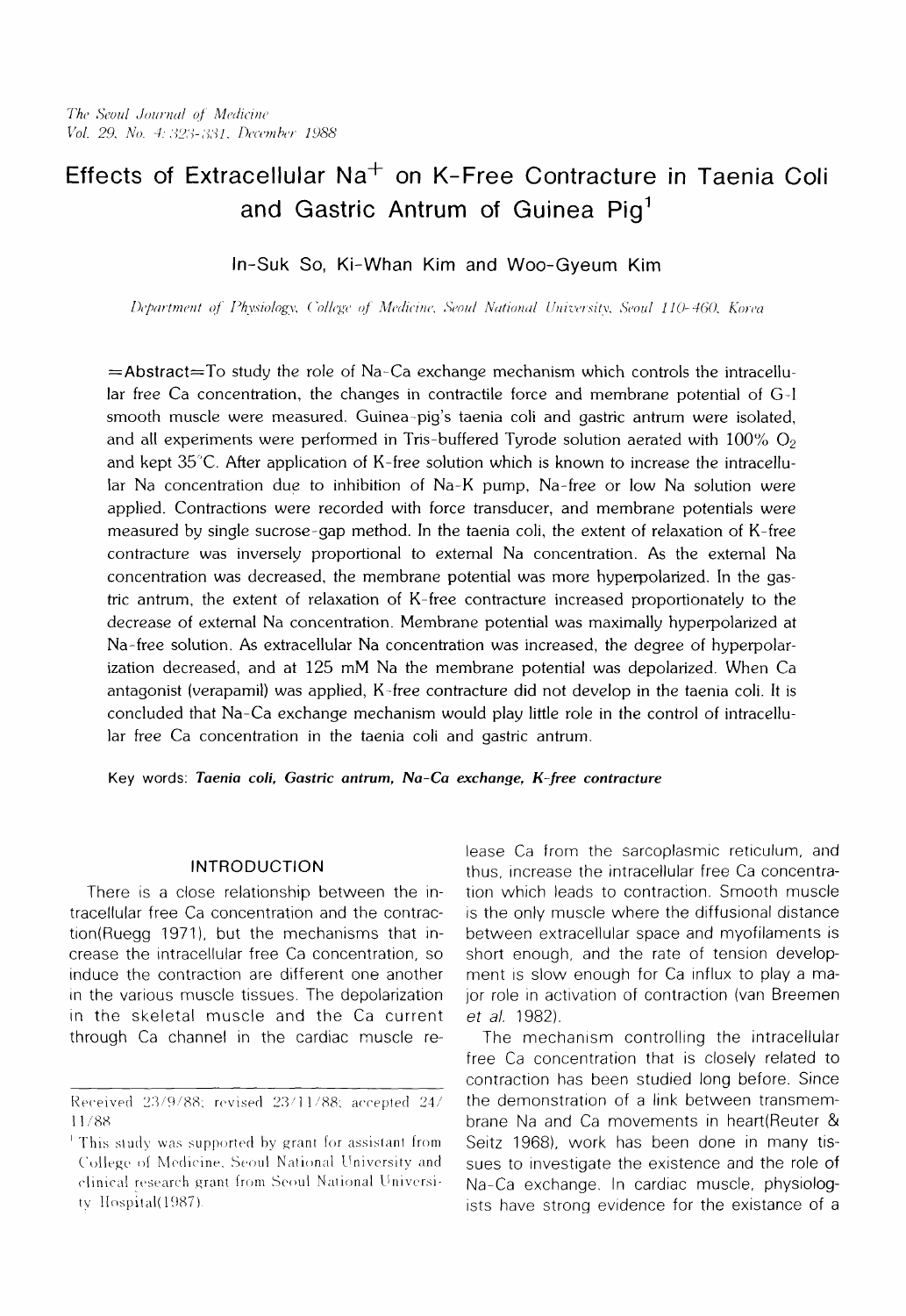Na-Ca exchange mechanism and have become increasingly enthusiastic about its role in the control of intracelular free Ca. The exchange is thought to be electrogenic and voltage sensitive, and thus to affect not only tension development (Chapman 1974; Chapman & Tunstall 1980; Eisner et al. 1983: Vassort 1973) but also the membrane potential itself(Coraboeuf et al. 1981; Mullins 1981). In contrast, smooth muscle physiologists have less direct evidence for the exchange, although the importance of Na in determining the contractile state of the tissues has been frequently investigated. Initially, such studies led research workers to look favourably on the idea that a Na-Ca exchange was involved (Bohr et al. 1973). This outlook was reinforced by the demonstration of Na-dependent Ca efflux in arterial smooth muscle and culminated in speculations on the involvement of Na-Ca exchange in the etiology of hypertension(Blaustein 1977). Several workers have become increasingly reluctant to assign much importance to a Na-Ca exchange in the regulation of intracellular free Ca(Casteels & van Breemen 1975; Droogmans & Casteels 1979; Raeymaekers et al. 1974; van Breemen et al. 1978).

There have been many arguments whether or not Na-Ca exchange would play a major role in the control of intracellular free Ca in taenia coli and gastric antrum of guinea-pig. In taenia coli the evidence that Na-Ca exchange is important was mainly obtained by the flux experiments(Brading 1978; Brading & Widdicombe 1977; Katase & Tomita 1972; Ma & Bose 1977). Results that deny the existence of Na-Ca exchange and favor the role of a Ca pump were obtained in other studies (Casteels & van Breemen 1975; van Breemen et al. 1975, 1982). In gastric antrum, Na-Ca exchange has been reported to play a major role in the control of the intracellular free Ca in the longitudinal muscle, and Ca pump in the circular muscle (Kuriyama et al. 1975). Na-Ca exchange is also considered as a mechanism of the slow wave(Ohba et al. 1975, 1977). We therefore tried to study the ability of low Na and Na-free to induce contractions by Na-Ca exchange in guinea-pig taenia coli and gastric antrum with normal and elevated intracellular Na, the susceptibility of these response to Ca-antagonist durgs and the changes in the membrane potential that accompany

them.

## MATERIAL AND METHODS

## 1. Preparation

White guinea-pig weighing about 300 g were stunned and bled. The stomach and taenia coli were cut and removed from the animal. The stomach was excised and cut in the longitudinal direction along the lesser curvature. The content within stomach and the mucosal layer were removed from the muscle layers in phosphate-buffered Tyrode solution at room temperature. The strips of circular muscle preparation, 2 mm in width and 10 mm long, were isolated together with the longitudinal layer. The circular muscle and serosal fat were carefully removed from the longitudinal taenia coli muscle. The strips of taenia coli were prepared 2 mm in width and 10 mm long. Both strips were fully relaxed for experiments.

# 2. Solutions

A Tris-buffered normal Tyrode solution contains NaCl 147 mM, KCl 4 mM, CaCl<sub>2</sub>-2H<sub>2</sub>O 2 mM, MgCl<sub>2</sub>-6H<sub>2</sub>O 1.05 mM, Tris-HCl 5 mM, glucose 5.5 mM; equilibrated with 100%  $O_2$ , pH 7.4 at 35°C. Na-free soutions were made by replacing NaCI isosmotically with Tris-CI, sucrose, or choline chloride. Variations in the Na concentration were made by replacing NaCl isosmotically with Tris-Cl.

## 3. Experimental apparatus and protocol

Tissues were allowed to relax at the horizontal chamber for at least 1 hour in Tris-buffered Tyrode solution at 35°C before being exposed to the experimental solution. Then isometric contractions were recorded by using a transducer (Device force transducer). When spontaneous activity reached the steady-state, length-tension curves were obtained and all experiments were performed at optimal length.

The membrane potentials were recorded by single sucrose-gap method. The single sucrose-gap method was modified from the rubber membrane method by using material, which was made from very elastic rubber and X-ray film, to partition off the horizontal chamber(volume 2 ml) to three compartments. The sucrose-gap was 2 mm in width. Tissues were allowed to relax at the horizontal chamber for at least 1 hour in Tris-buffered Tyrode solution at 35°C before being exposed to sucrose and isosmotic KCI.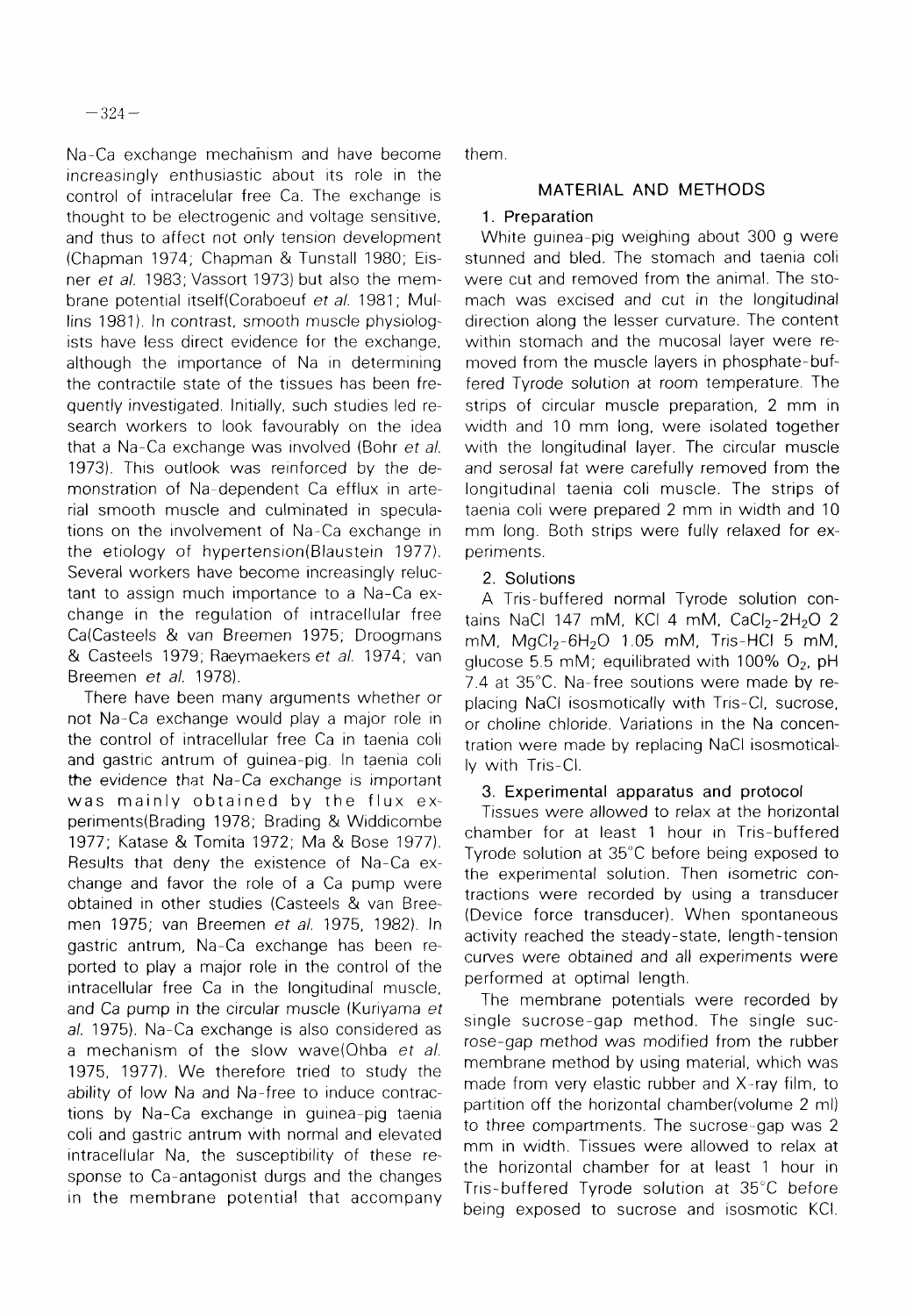

Fig. 1. Comparison of K-free contracture with ouabain-induced contracture in taenia coli. K-free contracture appeared immediately and developed a constant amplitude of tonic contracture 10 min after the application of K-free Tyrode solution.



Fig. 2. Effects of some substitutes for extracellular Na in taenia coli. Na-free solution substituted by Tris or sucrose led to the disappearance of spontaneous contraction, while choline-substituted Na-free solution induced contracture.

The electrical signal that was preamplified ten times was connected to a DC amplifier, and recorded by the pen recorder(Device physiograph). Membrane potential recorded by intracellular glass microelectrode is about -53 mV in the taenia coli(Bülbring & Kuriyama 1963; Tomita 1966), and about  $-63$  mV in the gastric antrum-(Komori & Suzuki 1986). Membrane potential recorded by single sucrose-gap was about  $-25$  $mV$  in the taenia coli, and about  $-30$  mV in the gastric antrum. In principle, if the resistance of the sucrose-gap is infinite, membrane potential recorded by single sucroose-gap method would be equal to membrane potential recorded by glass microelectrode. Comparing the above results implied that there must be short-circuit across the sucrose-gap(Kuriyama & Tomita 1970). This method, therefore, represents the direction of membrane potential change qualitatively, not the quantitative change of membrane potential.

### **RESULTS**

#### 1. Effects of K-free solution

Changes in tension development by K removal from the Tyrode solution is shown in Fig. 1. The K-free contracture reached steady-state in about 10 minutes and sustained itself until K-free solution was replaced by normal Tyrode solution. It is known that the K-free contracture developed due to the inhibition of the Na-K pump(Casteels 1966; Tomita & Yamamoto 1971), similarly contracture also developed with digitalis. Membrane potential depolarized after application of K-free solution(Fig. 6).

### 2. Effects of substances substituted to Na to make Na-free solution

NaCI was replaced isosomtically with Tris-CI, sucrose, or choline cholride. When Tris-substituted and sucrose-substituted Na-free solution were applied, spontaneous contraction disappeared, but when choline-substituted Na-free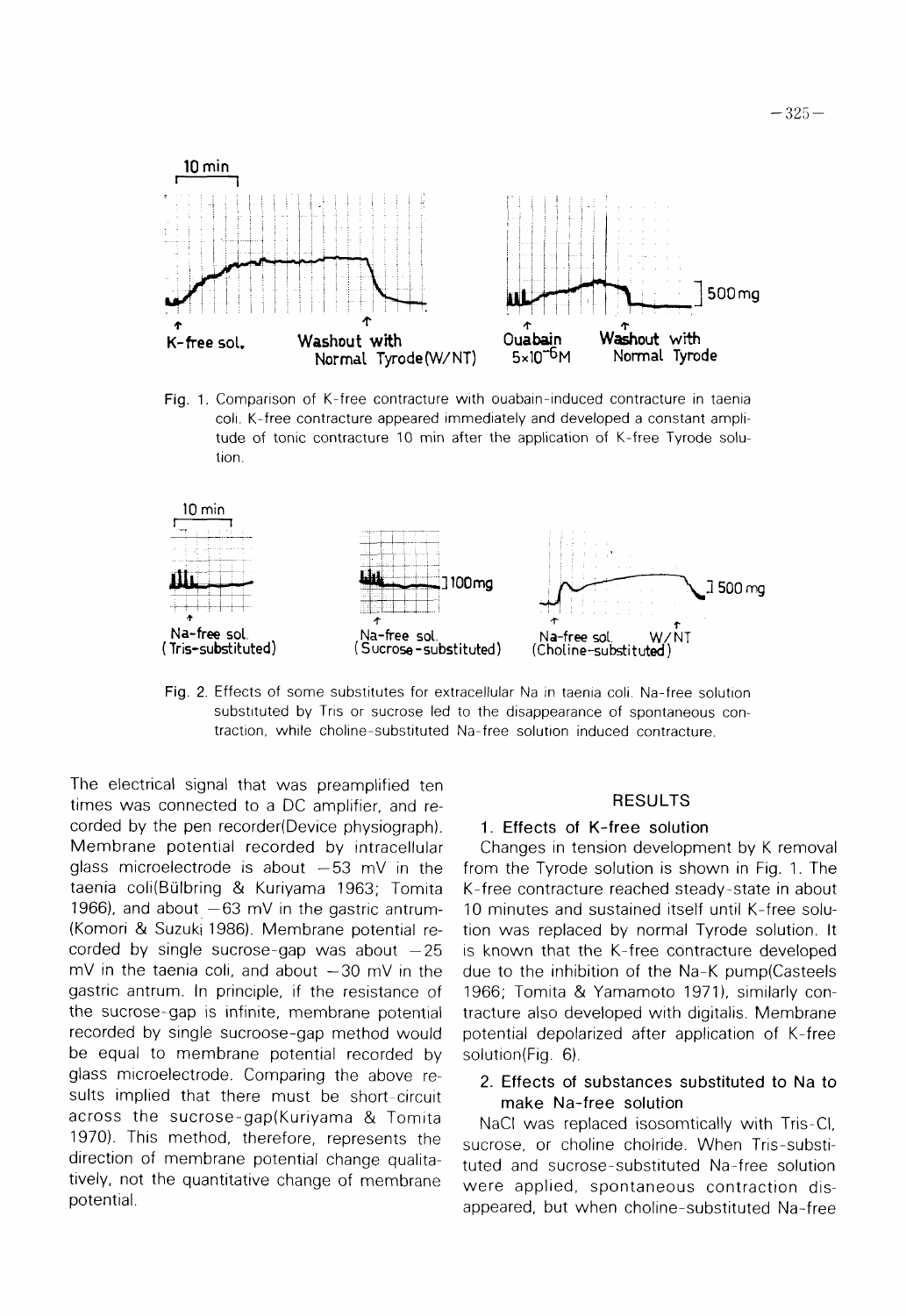

Fig. 3. Effects of extracellular Na on K-free contracture in taenia coli. K-free contracture was completely relaxed immediately after the application of Na-free solution. The response of Na-free solution on K-free contracture was similar in both Tris- or sucrose-substituted solution.



Fig. 4. Effects of extracellular Na on K-free contracture in taneia coli. K-free contracture was completely relaxed immediately after the application of 0 mM Na Tyrode solution. The relaxation extent of K-free contracture was extracellular Na-dependent; the basal tone remained was increased proportionately to extracellular Na.

solution was applied, changes of membrane activity occurred and contractures developed. Even though atropine  $10^{-6}$ M, which is known to inhibit the effect of acetylcholine at the synapse-(Holman 1957), was applied before the application of Na-free solution, choline-substituted Na-free contracture didn't disappear.

K-free contracture were relaxed by either Tris-substituted Na-free solution or sucrose-substituted Na-free solution(Fig. 3).

- 3. Effects of extracellular Na on K-free contracture
- In the taenia coli. 0 mM, 50 mM Na solutions

completely relaxed K-free contracture immediately after aplication. But 75 mM, 100 mM Na solution incompletely relaxed the contracture, and the basal tone was remained to be increased proportional to extracellular Na concentration(Fig. 4). As the maximal rate of relaxation and the relaxation time constant are considered to be the reference of relaxation, the relation between Na concentration and extent of relaxation is linear (Fig. 5). The membrane potential recorded by single sucrose-gap method is shown in Fig. 6. The membrane potential became more hyperpolarized as the Na concentra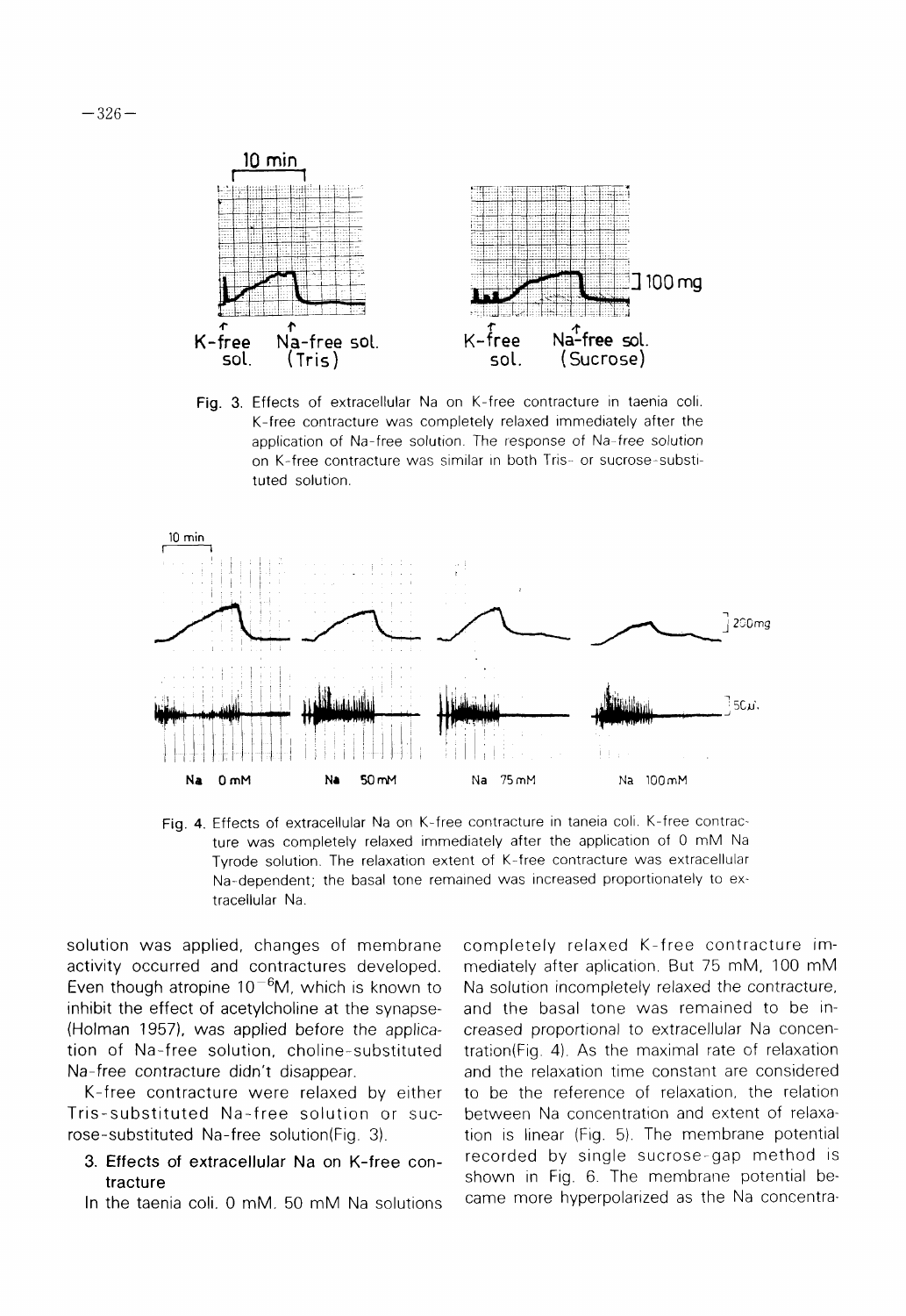4 mV at 75 mM, 5 mV at 50 mM, 7 mV at 25 mM, and 14 mV at 0 mM. The changing rate of membrane potential was 5.5 mV/decade(Fig. 7).



Fig. 5. Relationship between the extent of relaxation and extracellular Na in the taenia coli. (dT/ dt)<sub>max</sub> or  $\tau$  was linearly proportional to extracellular Na. (dT/dt)max: the maximal rate of relaxation;  $\tau$  : relaxation time constant.

In the gastric antrum, the extent of relaxation in the K-free contracture was increased as Na concentration was decreased (Fig. 8). The membrane potential was maximally hyperpolarized at 0 mM Na. The degree of hyperpolarization were decreased along with increasing the Na concentration. At 100 mM Na, the membrane potential returned to the resting membrane potential, and a little depolarized at 125 mM(Fig. 9).

#### 4. Effects of Ca antagonist

When the Ca antagonist(verapamil) was applied, there was no change of contraction due to K-free and Na-free state(Fig. 10).



Fig. 7. Relationship between extracellular Na and membrane potential in taenia coli. The changing rate of the membrane potential was 5.5 mV/decade.



Fig. 6. Effects of extracellular Na on the membrane potential developed during K-free · contracture in taenia coli. The membrane potential was more hyperpolarized as extracellular Na was decreased.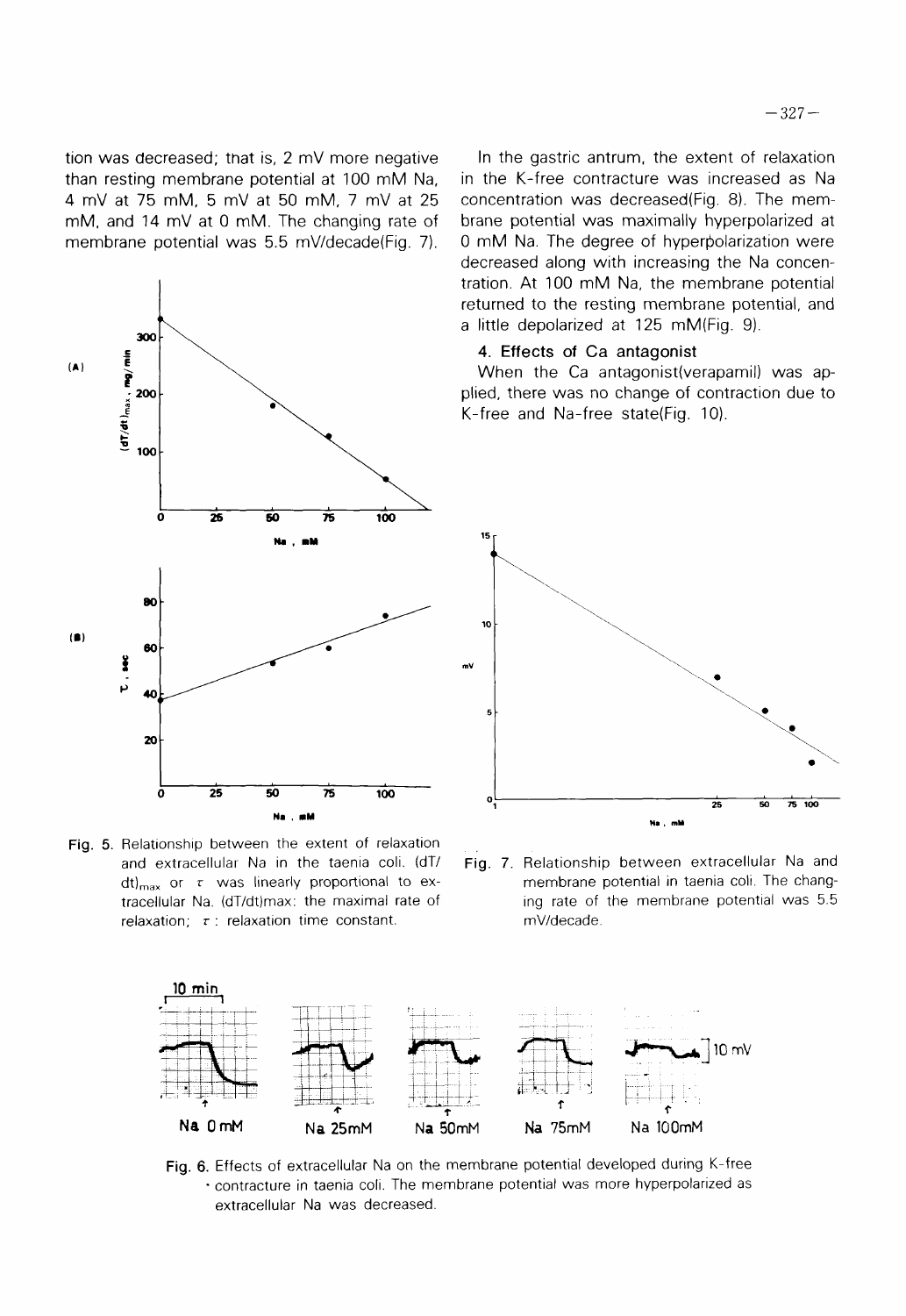

Fig. 8. Effects of extracellular Na on K-free contracture in the anturm. The extent of relaxation in the K-free contracture was increased as extracellular Na was decreased.



Fig. 9. Effects of extracellular Na on the membrane potential in antrum. The membrane potential was maximally hyperpolarized at 0 mM Na, after which the degree of hyperpolarization was decreased. The membrane potential returned to the resting membrane potential at 100 mM Na, and slightly depolarized at 125 mM Na.



Fig. 10. Effects of Ca antagonist (verapamil) on K-free contracture in taenia coli. There were no changes of contraction due to K-free and Na-free state when verapamil was pretreated.

#### **DISCUSSION**

In taenia coli, what is known to play major roles in the control of the intracellular free Ca are: 1) Ca flux through Ca channel 2) Na-Ca exchange, and 3) ATP-dependent Ca pump(van Breemen et al. 1982). First, there is a body of evidence for role of Ca flux. Spike potentials are considered as Ca spikes in the taenia coli (Inomata & Kao 1976; Yashida & Yabu 1985). The diffusional distance between extracellular space and myofilaments is short enough, and the rate of tension development is slow enough for Ca influx to play a major role in activation of contractions(van Breemen et al. 1982). In addition,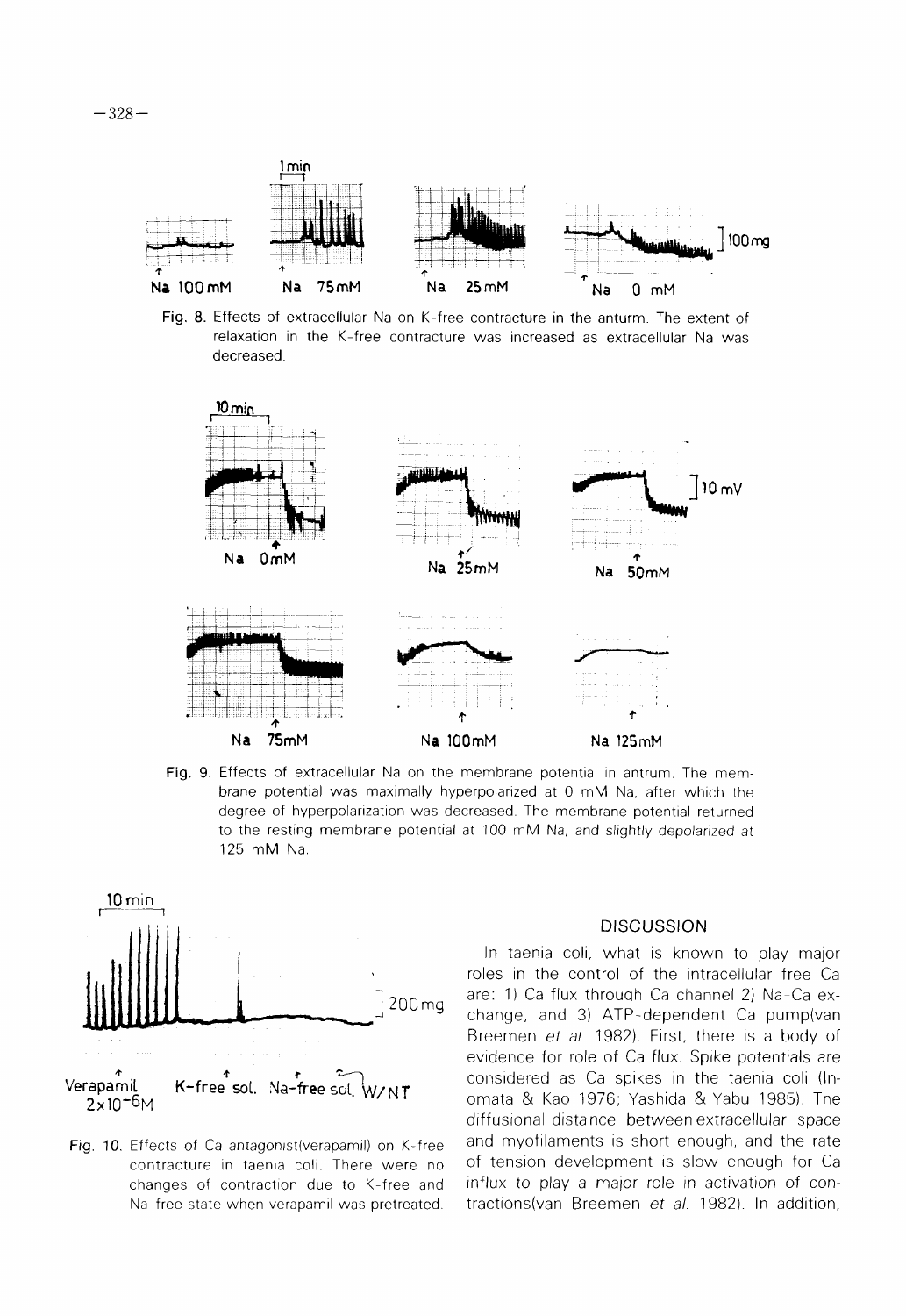amplitude of contraction is proportional to spike frequency(Kim & Kim 1985), and as extracellular Ca was decreased, spike frequency and amplitude of contractions were reduced. At 0 mM Ca spontaneous contraction disappears(Brading et al. 1969; Kim & Kim 1985). Second, there are evidence for existence of Na-Ca exchange. High K-contracture was relaxed by Na while membrane potential continuously depolarized, and increase of intracellular Na concentration increased Ca influx. The above facts suggest that Na-Ca exchange play a certain role in the control of the intracellular free Ca(Brading 1978; Brading & Widdicombe 1977; Katase & Tomita 1972; Ma & Bose 1977). But others insisted that K-free solution and  $3 \times 10^{-5}$  M ouabain did not cause significant increase in total cellular Ca content. and Na-Ca exchange is nonspecific, that is, Li and K instead of Na could decrease the intracellular Ca accumulated when Na-free solution applied. They, therefore, denied the important role of Na-Ca exchange (van Breemen et al. 1982). Third, there are indirect evidence for Ca pump. ATP depletion, which is induced by lowering temperature and using metabolic inhibitor. led to rapid Ca accumulation toward eugilibrium well before the Na gradient had changed enough to significantly affect Ca transport(van Breemen et al. 1982). With the results denying the existence of Na-Ca exhcange, above results suggest that ATP-dependent pump play a certain role.

In Fig. 10, K-free contracture did not develop when verapamil, which is known as blocker of Ca channel, was pretreated. In Fig. 6, K-free contracture was not potentiated but relaxed by Na-free solution. Our results thus suggest that Na-Ca exchange play little role in the control of the intracellular free Ca. However the possiblities either that when receptor-operated channel increases the Ca permeability Na-Ca exchange might a certain role (Brading 1971, 1977), or that Na-Ca exchange might operate in different pattern compared with vascular smooth muscle and cardiac muscle are remained.

It is thought that K-free solution depolarizes the membrane potential by 3-5 mV, and depolarization releases Ca from sarcoplasmic reticulum that may be closely related to the membrane potential, also open Ca channel through which Ca enters into the cells. As a result, the intracellular free Ca increase and K-free contrac-

ture develops. In the taenia coli, it appears that sarcoplasmic reticulum that exist near the membrane might be closely related to membrane potential, and important to control intracellular free Ca(Brading 1977). As the maximal rate of relaxation and relaxation time constant are considered the reference value of relaxation, the relation between Na concentration and extent of relaxation is linear. The reason might be Na permeability is larger than other excitable cells(Brading 1971; Casteels 1966), thus contributions of Na permeability to membrane potential is larger. In the present experiment membrane potential became more hyperpolazied exponentially as Na concentration was decreased(Fig. 7). In the taenia coli, therefore, Na-Ca exchange play little role in the control of intracellular free Ca, and sarcoplasmic reticulum closely related to the membrane potential controls the intracellular free Ca along the membrane potentials.

In the grastric antrum, Na-free solution caused the K-free contracture to relax. Na-free solution didn't maintain the K-free contracture like the vascular smooth muscle, and decreased the contracture, because Na permeability is larger, so Na-free solution causes the membrane potential to hyperpolarized and Ca pump decreases the intracellular free Ca and relaxation occurs, rather than Na-Ca exchange changes the membrane potential and this change causes the Na-Ca exchange to change and relaxation occurs(Kuriyama et al. 1975).

It is suggested that in taenia coli and gastric antrum Na-Ca exchange play little role in the control of intracellular free Ca and in the taenia coli Ca spike and sarcoplasmic reticulum closely related to the membrane potential are important, in the gastric antrum Ca pump is important in the control of intracellular free Ca.

## **REFERENCES**

- Blaustein MP. Sodium ions, calcium ions, blood pressure regulation, and hypertension: a reassessment and a hypothesis. Am J Physiol. 1977, 32: C165-173
- Bohr DF, Seidel C, Sobieski J. Possible role of sodium-calcium pumps in tension development of vascular smooth muscle. Microvasc Res. 1973, 1: 335-343
- Brading AF. Analysis of the effluxes of sodium potassium and chloride ions from smooth muscle in normal and hypertonic solution. J Physiol. 1971, 214: 393-416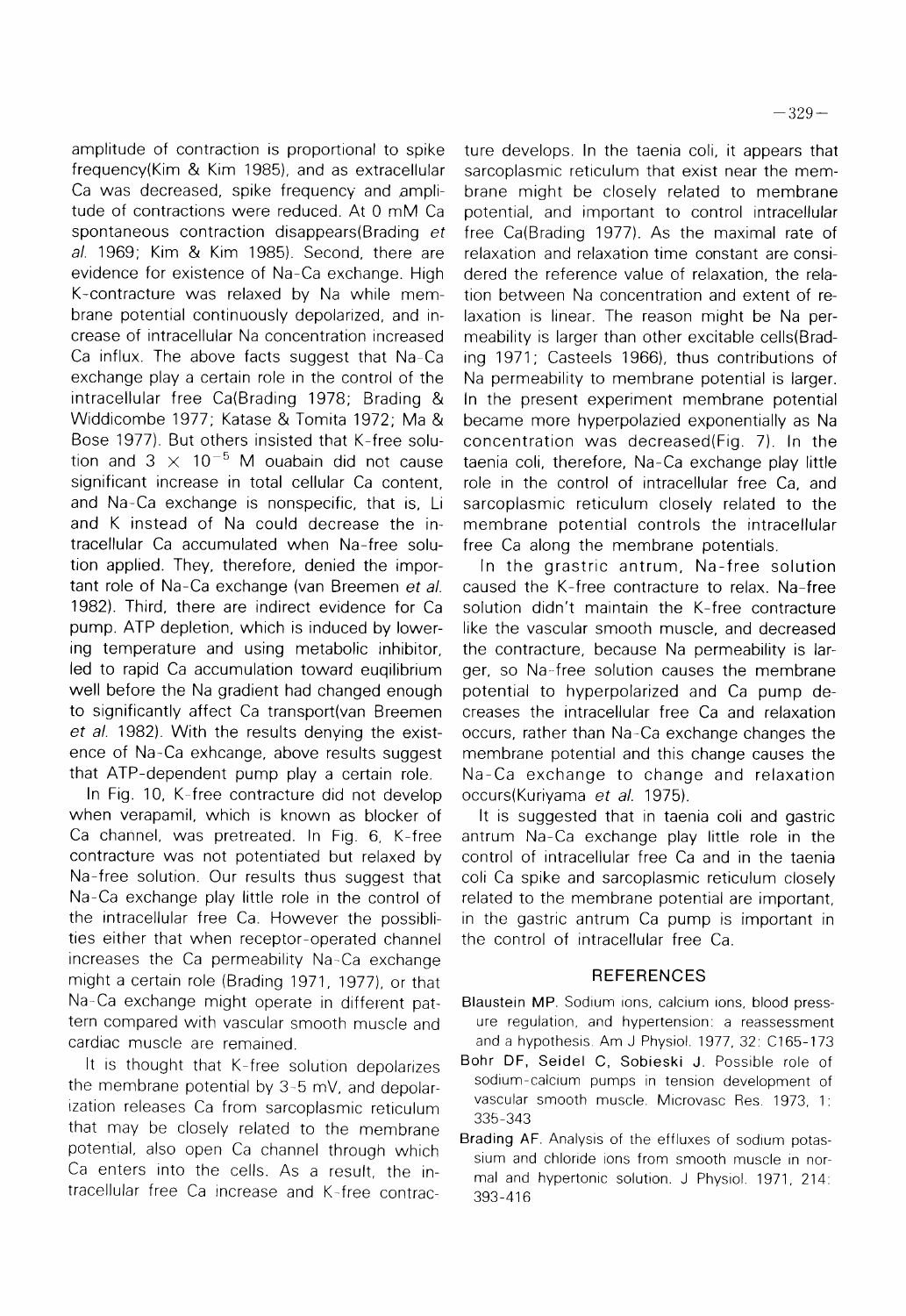$-330-$ 

- Brading AF. The effect of carbachol on the efflux of sodium from smooth muscle. J Physiol. 1971, 215: 46-47P
- Brading AF. Na, Ca and contraction in the smooth muscle of the guinea-pig taenia coli. In Casteels R, Godfrained T & Ruegg JC(Ed) Excitation-Contraction Coupling in Smooth Muscle. Elsevier: North-Holland Biomedical Press, 1977: pp. 97-100
- Brading AF. Calcium-induced increase in membrane permeability in the guinea-pig taenia coli: evidence for involvement of a sodium-calcium exchange mechanism. J Physiol. 1978, 275: 65-84.
- Brading A. Bülbring E. Tomita T. The effect of sodium and calcium on the action potential of the smooth muscle of the guinea-pig taenia coli. J Physiol. 1969, 200: 637-654
- Brading AF, Widdicombe JH. The use of lanthanum to estimate the numbers of extracellular cationexchanging sites in the guinea-pig taenia cloi, and its effects on transmembrane monovalent ion movements. J. Physiol. 1977, 266: 255-273
- Bülbring E, Kuriyama H. Effects of changes in the external sodium and calcium concentrations on spontaneous electrical activity in smooth muscle of guinea-pig taenia coli. J Physiol. 1963, 166: 29-58.
- Casteels R. The action of ouabain on the smooth muscle cells of the guinea-pig taenia coli. J Physiol. 1966. 184. 131-142
- Casteels R. Calculations of the membrane potential in the smooth muscle cells of the guinea-pig's taenia coli by the Goldman equation. J Physiol. 1969, 205; 193-208
- Casteels R, Droogmans G, Hendrickx H. membrane potential of smooth muscle cells in K-free solution. J Physiol. 1971, 217: 281-295
- Casteels R, van Breemen C. Active and passive Ca fluxes across cell membrane of the quinea-pig taenia coli. Pflügers Arch. 1975, 356: 197-207
- Champan RA. A study of the contractures induced in atrial trabeculae by a reduction of the bathing sodium concentration. J Physiol. 1974, 237: 295-313
- Chapman RA, Tunstall J. The interaction of sodium and calcium ions at the cell membrane and the control of contractile strength in frog atrial muscle. J Physiol. 1980, 305: 109-123
- Coraboeuf E, Gautier P, Guiraudou P. Potential and tension changes induced by sodium removal in dog Purkinje fibres: role of an electrogenic sodium-calcium exchange. J Physiol. 1981, 311: 605-622
- Droogmans G, Casteels R. Sodium and calcium interactions in the vascular smooth muscle cells of the rabbit ear artery. J Gen Physiol. 1979, 74; 57-70.
- Eisner DA, Lederer WJ, Vaughan-Jones RD. The control of tonic tension by membrane potential and

intracellular sodium activity in the sheep cardiac Purkinje fibre. J Physiol. 1983. 335: 723-743

- Hollman ME. The effect of changes in sodium chloride concentration on the smooth muscle of the guinea-pig taenia coli. J Physiol. 1957, 136: 569-584
- Inomata H, Kao CY, Ionic currents in the quinea-pig taenia coli. J Physiol. 1976, 255: 347-378
- Katase T, Tomita T. Influence of sodium and calcium on the recovery process from potassium contracture in the guinea-pig taenia coli. J Physiol. 1972, 224: 489-500
- Kim KW, Kim WG. Effects of Ca-antagonists on the electrical activity of the guines-pig taenia coli. Kor J Physiol. 1985, 19(1): 1-13
- Komori K, Suzuki H. Distribution and properties of excitatory and inhibitory junction potentials in circular muscle of the guinea-pig stomach. J Physio. 1986. 370: 339-355
- Kuriyama H, Mishima K, Suzuki H. Some difference in contractile responses of isolated longitudinal and circular muscle from the guinea-pig stomach. J Physiol. 1975, 251: 317-331
- Kuriyama H, Tomita T. The action potential in the smooth muscle of the guinea-pig taenia coli and ureter studied by the double sucrose-gap method. J Gen Physiol. 1970, 55: 147-162
- Ma TS, Bose D. Sodium in the smooth muscle relaxation. Am J Physiol. 1977, 232: C59-C66
- Mullins LJ. Ion Transport in Heart. Raven, New York, 1981.
- Ohba M, Sakamoto Y, Tomita T. The slow wave in the circular muscle of the quinea-pig stomach. J Physiol. 1975, 253: 505-516
- Ohba M, Sakamoto Y, Tomita T. Effects of sodium, potassium and calcium ions on the slow wave in the circular muscle of the guinea-pig stomach. J Physiol. 1977, 267: 167-180
- Raeymaekers L, Wuytack F, Casteels R. Na-Ca exchange in taenia coli of the guinea-pig. Pflugers Arch. 1974, 347: 329-340
- Reuter H, Seitz N. The dependence of Ca efflux from cardiac muscle on temperature and external ion composition. J. Physiol. 1968, 195: 451-470
- Ruegg JC. Smooth muscle tone. Physiol Rev. 1971,  $51:201 - 248$
- Tomita T. Electrical responses of smooth muscle to external stimulation in hypertonic solution. J Physiol. 1966, 183: 450-468
- Tomita T, Yamamoto T. Effects of removing the external potassium on the smooth muscle of guinea-pig taenia coli. J Physiol. 1971, 212: 851-868
- Van Breemen C, Aaronson P, Loutzenhiser, R. Sodium-calcium interactions in mammalian smooth muscle. Pharmacol Rev. 1978, 30: 167-208